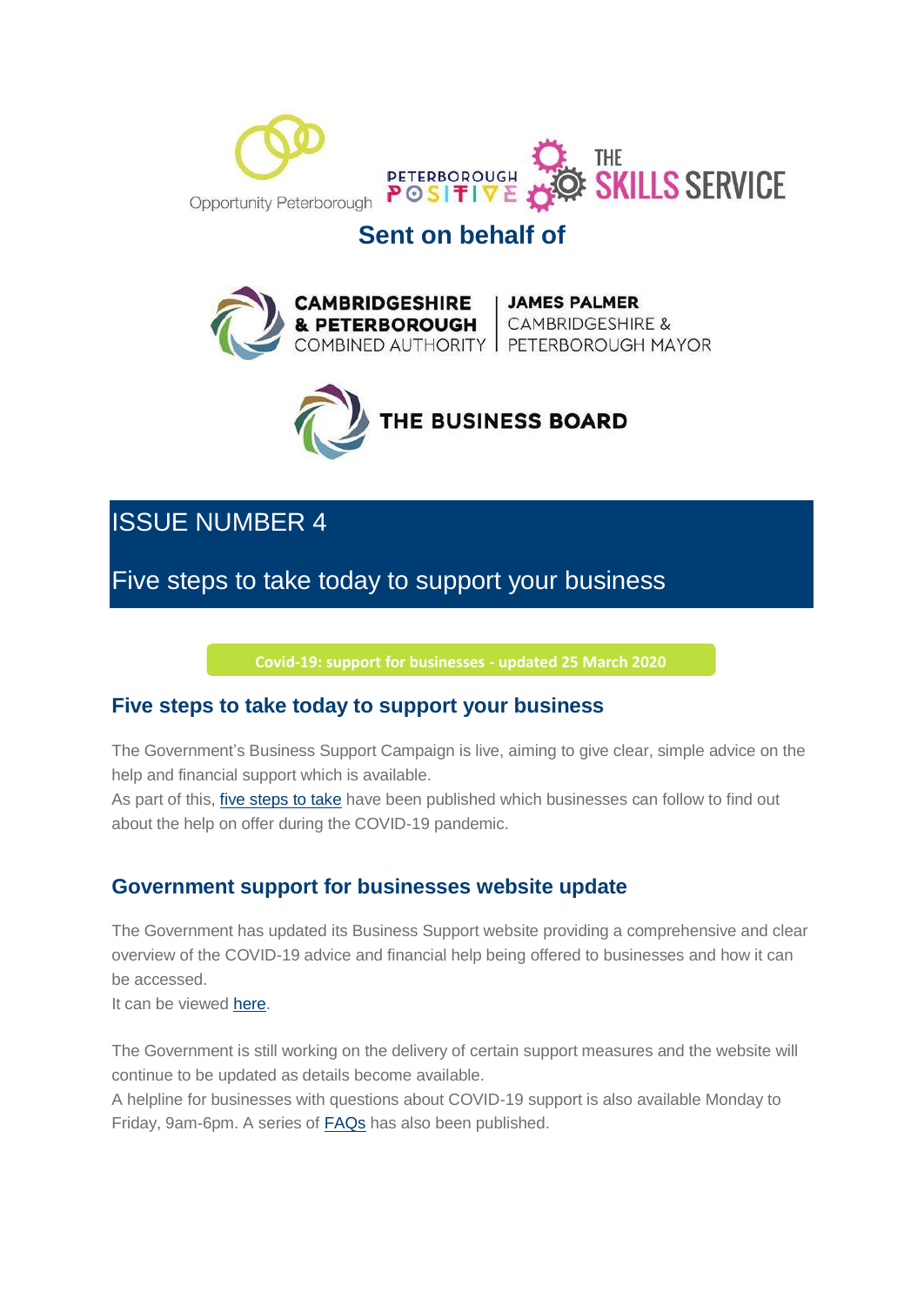#### **Updated guidance on further businesses to close**

Guidance on the further businesses which must remain closed during the COVID-19 outbreak has been updated. Guidance has also been added on work carried out in people's homes. [The](https://mills.cmail20.com/t/d-l-mjhiyn-jhudhyduuk-i/) [guidance](https://mills.cmail20.com/t/d-l-mjhiyn-jhudhyduuk-i/) is available here and includes a useful table of businesses and premises which can remain open and which must remain closed.

Employers who have people in their offices or onsite should ensure that employees are able to follow Public Health England guidelines including, where possible, maintaining a two-metre distance from others, and offering appropriate hand washing or hand sanitiser facilities.

## **Companies to receive a three-month extension period to file accounts during COVID-19.**

Companies House has announced that businesses will be given an [additional](https://mills.cmail20.com/t/d-l-mjhiyn-jhudhyduuk-d/) 3 months to file accounts to help companies avoid penalties as they deal with the impacts of COVID-19. Full guidance on applying for an extension can be found [here.](https://mills.cmail20.com/t/d-l-mjhiyn-jhudhyduuk-h/)

#### **Commercial insurance**

Most commercial insurance policies are unlikely to cover pandemics like COVID-19. But businesses which have insurance covering government-ordered closure and pandemics or government-ordered closure and unspecified notifiable disease should be able to make a claim. Businesses are advised to check terms and conditions with their providers. Further [information is](https://mills.cmail20.com/t/d-l-mjhiyn-jhudhyduuk-k/) [available.](https://mills.cmail20.com/t/d-l-mjhiyn-jhudhyduuk-k/)

### **Protection from eviction for commercial tenants**

Commercial tenants who cannot pay their rent because of COVID-19 will be protected from eviction. [Further](https://mills.cmail20.com/t/d-l-mjhiyn-jhudhyduuk-u/) details are now available.

#### **DIT support for UK businesses trading internationally**

The **advice and [support](https://mills.cmail20.com/t/d-l-mjhiyn-jhudhyduuk-o/)** for UK businesses that export or deliver goods and services abroad and have been impacted by the spread of COVID-19 has been updated.

#### **Employers do not have to report gender pay gaps**

Enforcement of the gender pay gap reporting deadlines are suspended for this [reporting year](https://mills.cmail20.com/t/d-l-mjhiyn-jhudhyduuk-b/) [\(2019/20\)](https://mills.cmail20.com/t/d-l-mjhiyn-jhudhyduuk-b/) due to COVID-19.

If you are concerned about being able to pay your tax due to COVID-19, call HMRC's dedicated helpline on 0800 0159 559.

**Guidance to [employers](https://mills.cmail20.com/t/d-l-mjhiyn-jhudhyduuk-n/) and business about COVID-19**

### **Business Support Helpline 0300 456 3565**

**Free [ACAS webinar](https://mills.cmail20.com/t/d-l-mjhiyn-jhudhyduuk-p/) 'Coronavirus - an advisory webinar for employers'. Find out**